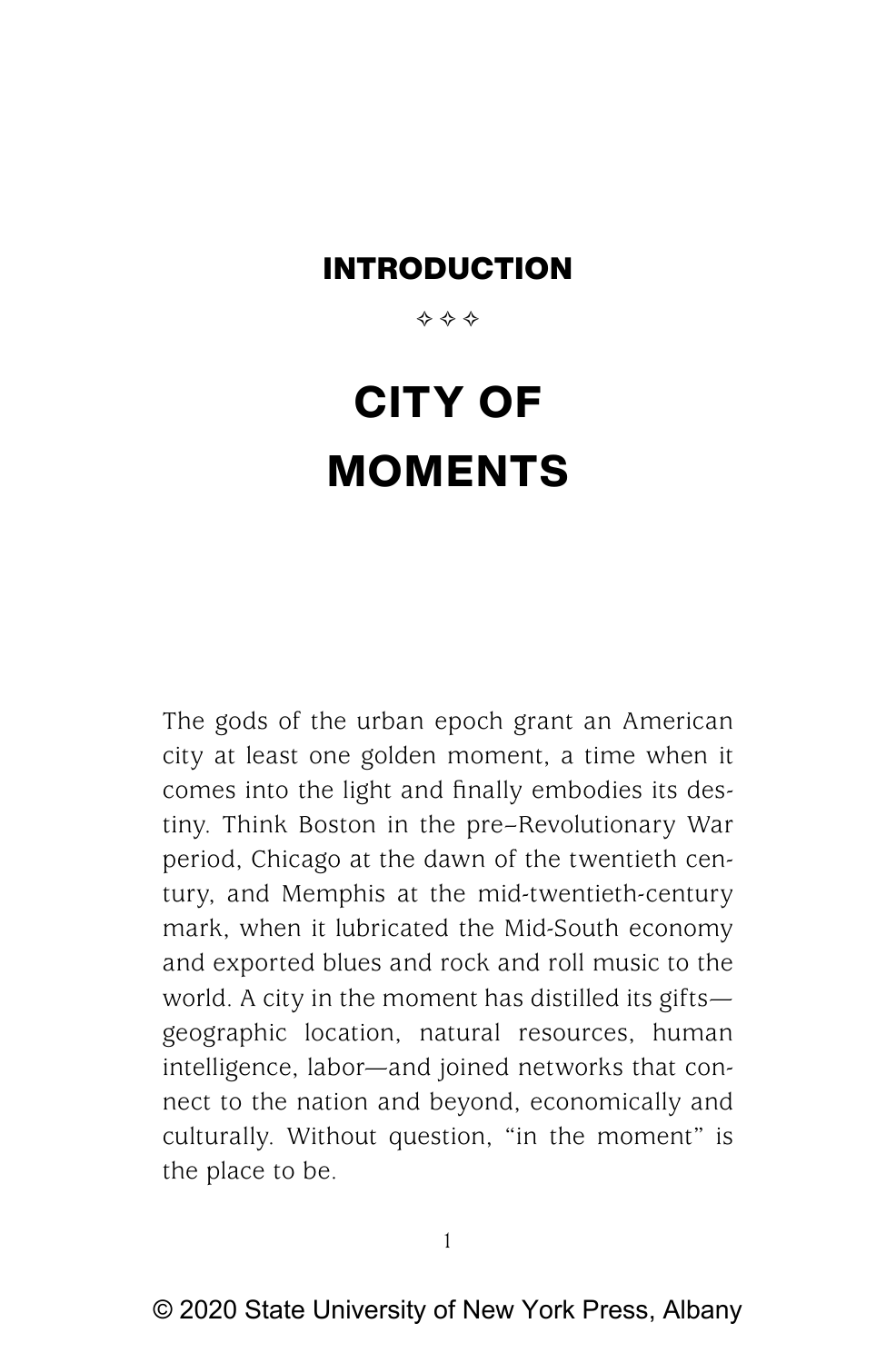A few cities may have more than one moment. New York City exploded in economic and artistic influence in the twentieth century thanks in part to the mass of humanity from Europe that had arrived in its harbor, and it could do so again by addressing hyper- gentrification and global warming's rising waters. In North Carolina, the city of Charlotte lost its textile-fueled moment starting forty years ago, but today it's a national economic and transportation hub with pro sports and multiple colleges and universities, a city in a second moment—though not without flaws—that attracts new residents who can chase their dreams.

Syracuse, New York's moment lasted for more than half a century, 1900 to 1960, an era of incredible economic expansion and population growth that delivered the "Made in Syracuse" tag to almost every home and business in America. Buoyed mostly by an ever-blooming employment market, Pax Siracusa seemed endless. It even communicated a certain mystique, which some current residents might find humorous, accustomed as they are to rutted streets and the untamed brambles that now line the main arteries into town.

But, truthfully, the popular imagination used to see Syracuse in gunmetal glory—reliable, barrelchested, and tempered by the harsh snows that sweep down from the Great Lakes every winter. Like Duluth, Akron, or Erie, it ranked in the second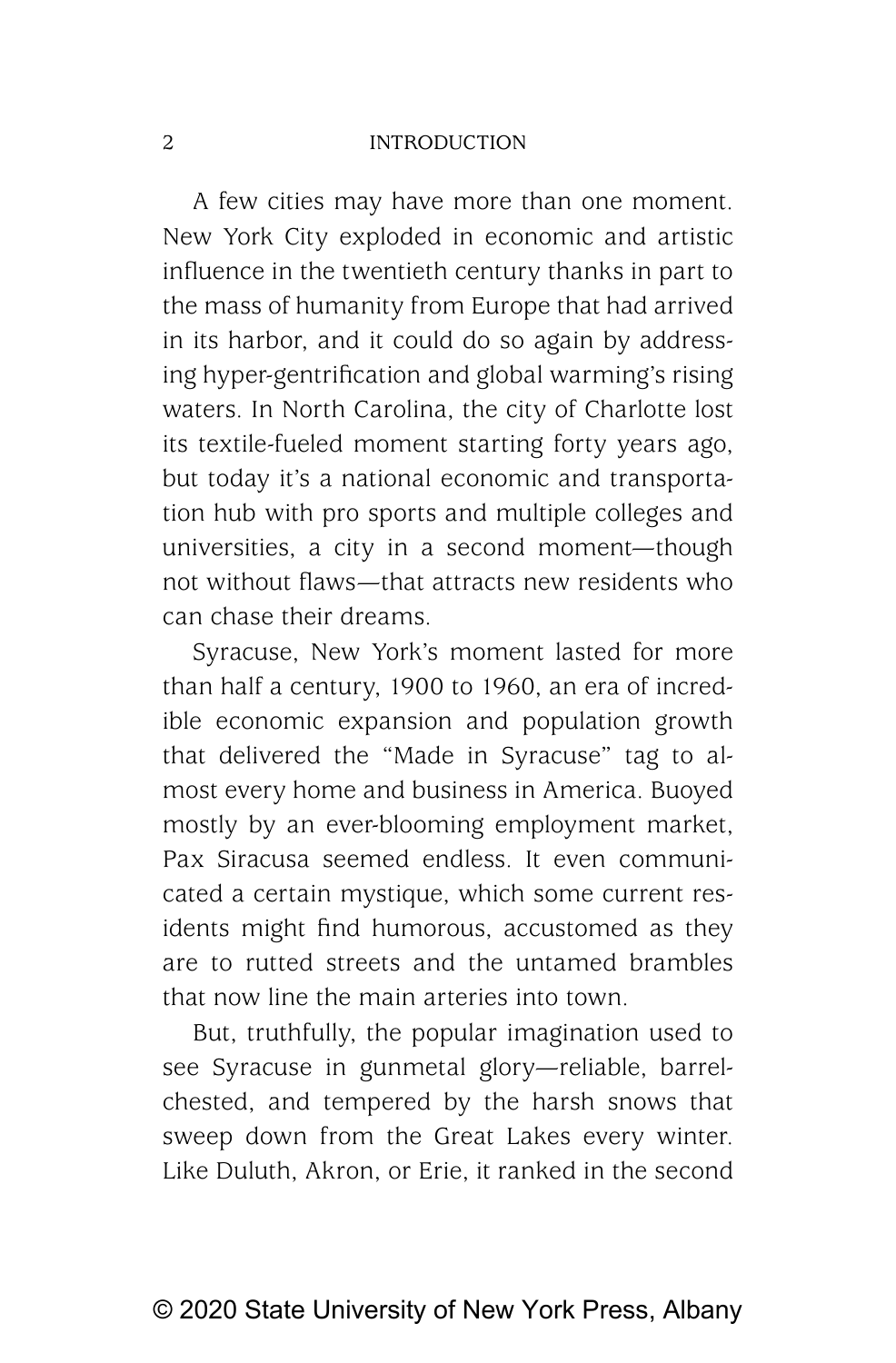tier of industrial cities, dwarfed by Pittsburgh, Detroit, and Chicago. But the city projected an everyman spirit, a place where good souls lived. It was home to the historic Erie Canal, a proud immigrant tradition, and blue-collar running backs Ernie Davis and Jim Brown of the 1950s and 1960s racing down the field in a streak of orange, the color of Syracuse University. In the movies, the best friends came from Syracuse, and if the plot hinged on a traveling vaudeville show, chances are the troupe had just finished a good run in that most American of middle- American cities.

Perhaps because the famed Shubert Brothers hailed from Syracuse—they controlled many theaters on Broadway and across the country in the twentieth century—the city often figured prominently in popular plays and musicals. Titles such as *So Was Napoleon* (1930), *The Farmer Takes a Wife* (1934), starring Henry Fonda, and *The 49th Cousin* (1960) were among them.

In Syracuse and beyond, old men in diners still argue about which were the "real cities," meaning those that relied primarily on manufacturing and trade. That is to say any city that wasn't Las Vegas, which sold self-indulgence, or Washington, DC, merely a government town. In their eyes, Syracuse in the mid-twentieth century might have been quintessentially authentic, full of companies exporting their goods to the world and employing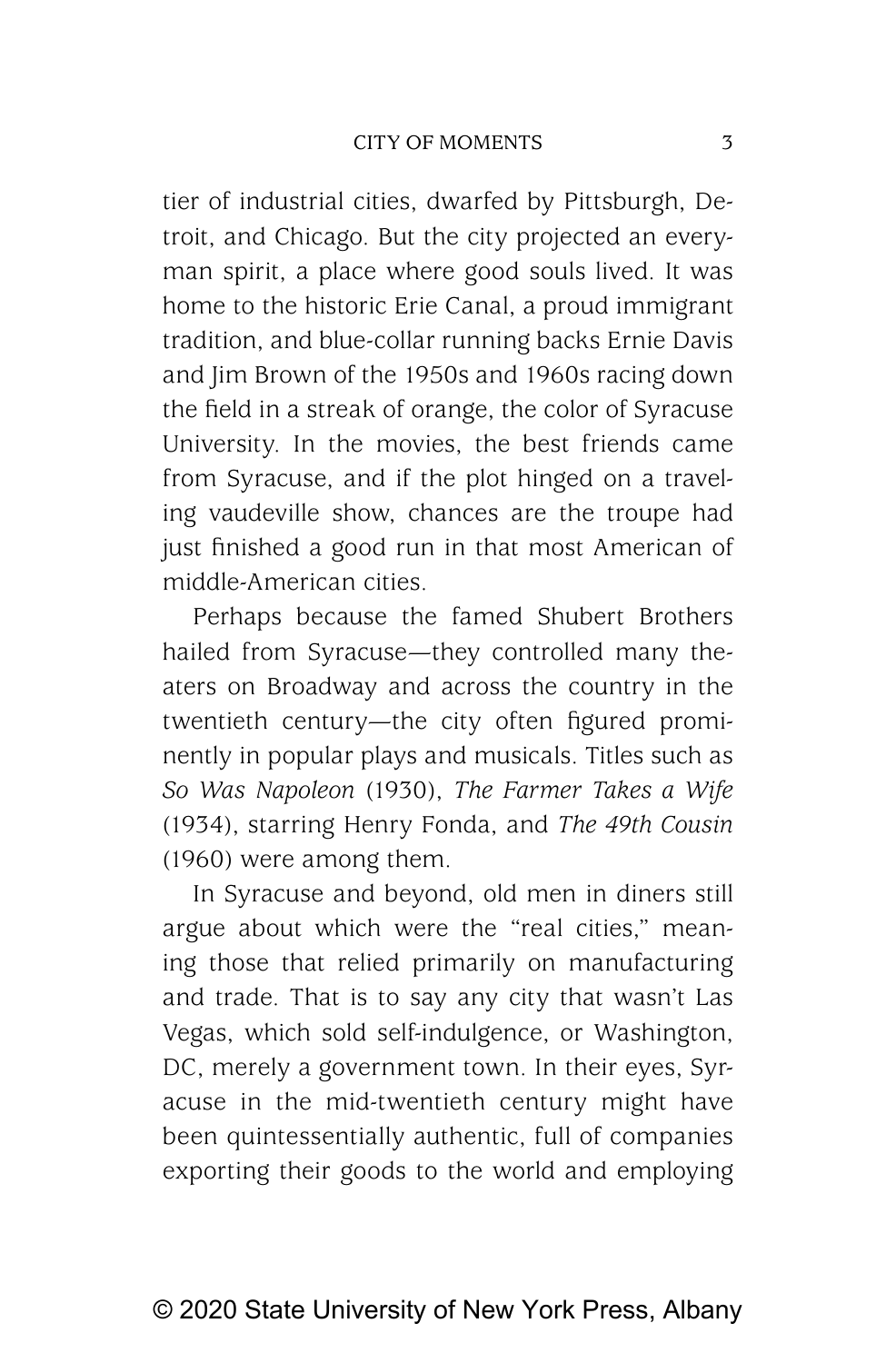flinty people whose wages fueled local economic growth and improved community life.

Rooted in nineteenth-century commerce that burgeoned because of its enviable place at the midpoint of the legendary canal and later on the railroads, Syracuse's red-hot economy churned out a mind-boggling array of products throughout every minute of its shining hour: air conditioners, pharmaceuticals, china, ice cream scoops, auto parts, circuit boards, and furniture. Engines for the immortal Tucker automobiles rode the assembly line just outside the city in the late 1940s while, at the same time, General Electric perfected color television in a local plant. "For generations Syracusans believed that just because they lived in almost the precise center of the state, economic, educational, and cultural benefits would come to them automatically," noted the writer John A. Williams, who grew up in the city during the 1920s and 1930s.<sup>1</sup>

The city nurtured churches, synagogues, fraternal organizations, and athletic clubs. Arts and entertainment flourished, while lush city parks inspired by Frederick Law Olmsted offered Sundayafternoon respite. It was also home to stately

1. John A. Williams, "Portrait of a City: Syracuse, the Old Home Town," *Syracuse University Library Associates Courier* 28, no. 1 (Spring 1993), http://syracusethenandnow.org/Urban Renewal /Williams /Williams15thWard .htm.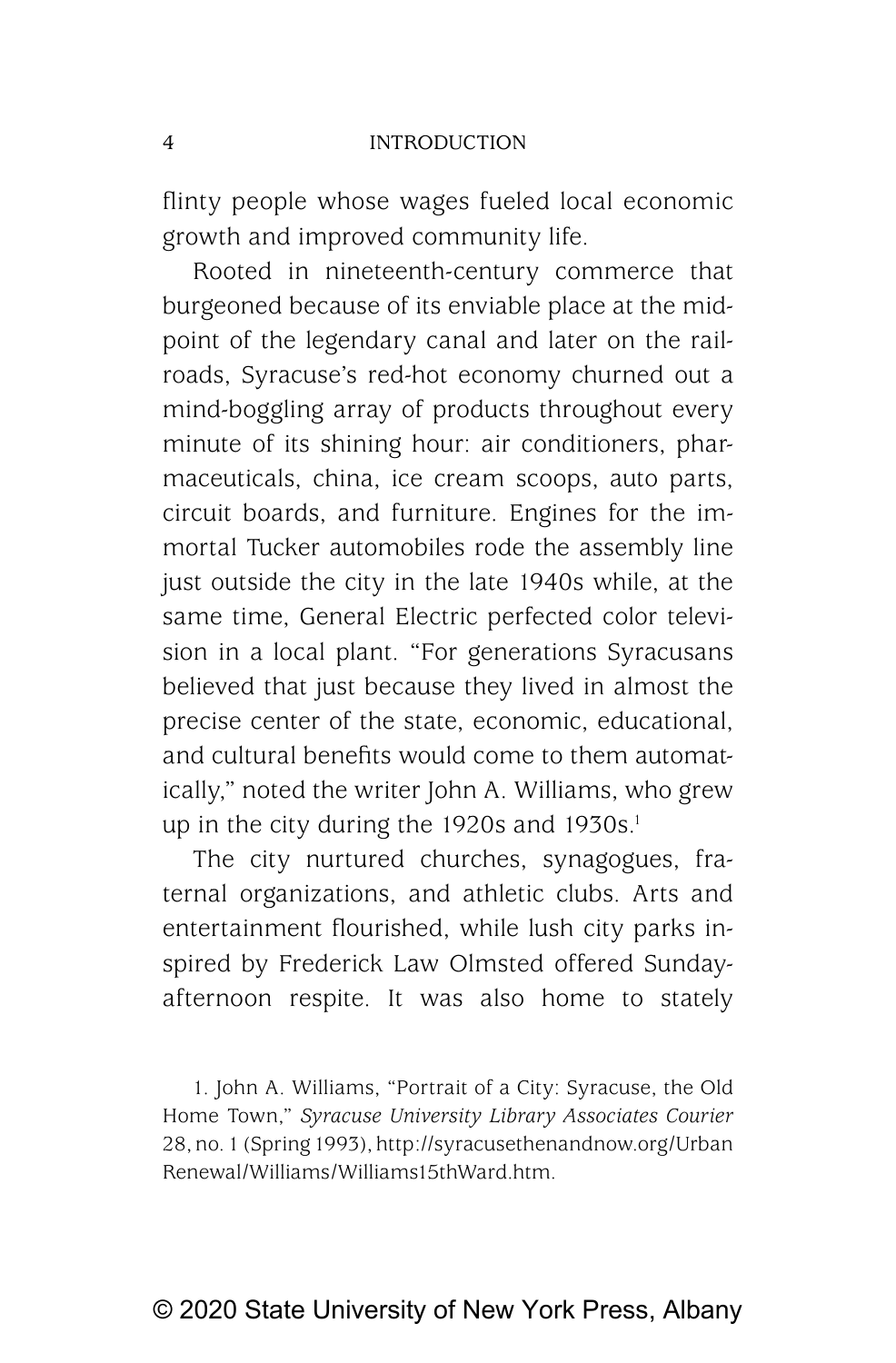neighborhoods and a nifty American Airlines office where customers purchased tickets at a drive-thru window, not to mention the Syracuse Nationals, one of the National Basketball Association's first powerhouse teams, and Gustav Stickley and Adelaide Robineau, major figures in the Arts and Crafts movement. People flocked to the city from across the nation and all over the world, a destination not unlike Detroit or Oakland, which teemed with newcomers in the post–World War II era.

But by the 1970s the popular imagination had forgotten Syracuse, as it had Duluth, Akron, and Erie. Industry that had nourished families and civic life was hemorrhaging tens of thousands of jobs while a charismatic mayor with two mistresses who were twin sisters larded his bank account with kickbacks from developers drunk on federal urban renewal money. Crumbling infrastructure, soaring poverty rates, and false promises defined the city for the next four decades. When national news media turned to Syracuse, they focused on corruption, racial strife, and plant closings. Things couldn't have been worse in 1986 when a national reporter writing about the city's malaise observed that "a lot of people have never heard of the place."2

2. Elizabeth Kolbert, "The Talk of Syracuse: New York's Old 'Salt City' Struggling to Overcome Setbacks," *New York Times,* June 16, 1986.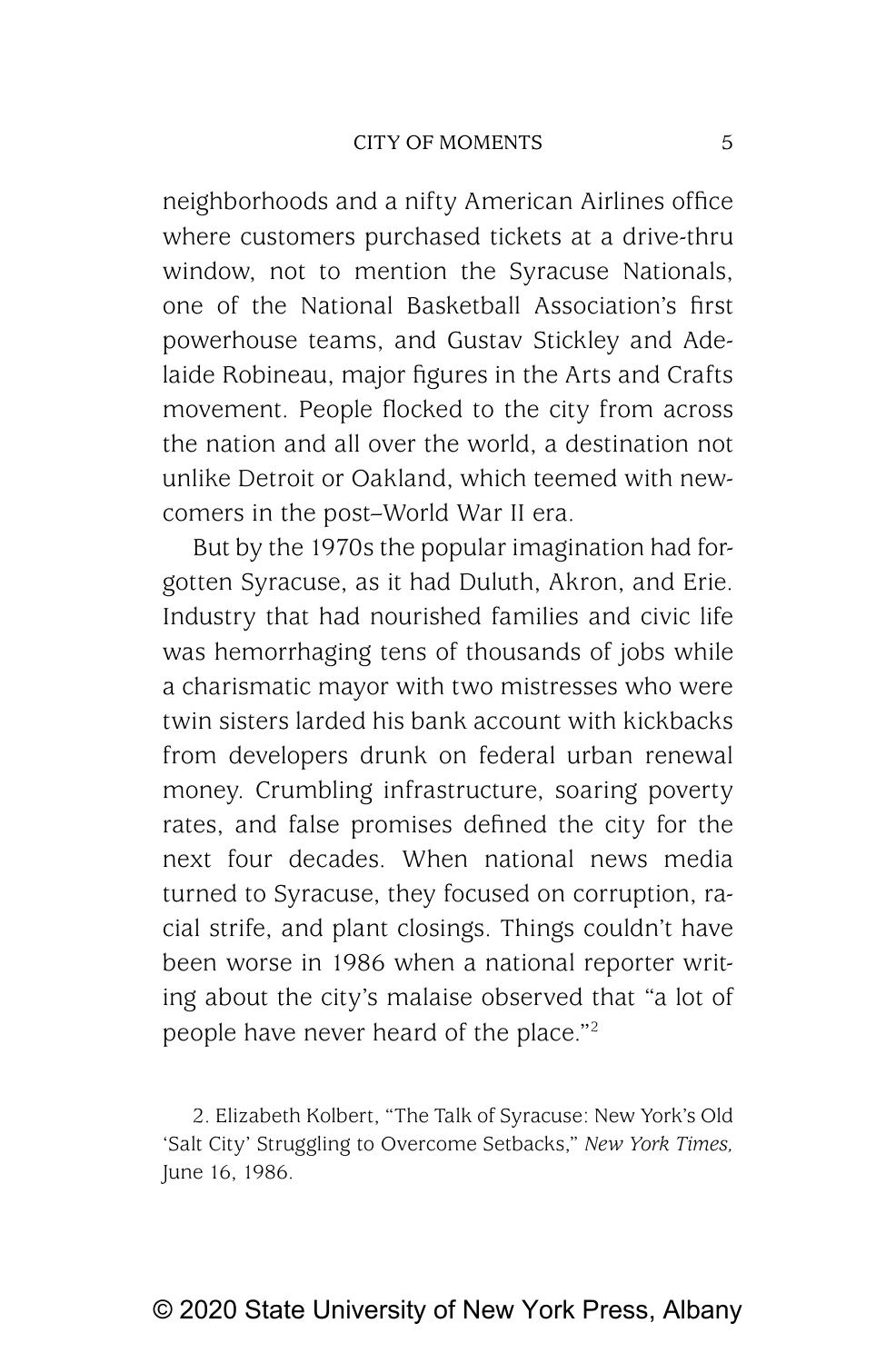By the late 1990s, Syracuse had not fully confronted its rust-belt conundrum, unlike Cleveland and Pittsburgh, for example, which had all but lost their heavy manufacturing only to pivot gradually to education and healthcare. Smaller than both cities and therefore potentially nimbler, Syracuse seemed a candidate for rightsizing, consolidating steady strengths in order to find its footing. Could it not exploit the vast water resources in the area in service of a nation fast drying up, or capitalize on its place at the center of a gorgeous natural triangle connecting the Finger Lakes Region, Lake Ontario, and the Adirondack Mountains, or claim its proud progressive tradition dating back to the nineteenth century, when it sheltered fugitive slaves and prominently embraced the women's rights movement?<sup>3</sup> Evidently, the answer was no.

Instead, the city became home to one of the highest concentrations of African American and Hispanic poverty in the nation, the most tragic of rankings because people who live in dense poverty are far less likely to climb out of it. Not surprisingly, then, few from those populations had joined the middle class, as if affirmative action had never existed. Many companies could count on one hand

3. The city hosted no less than a dozen major abolitionist conventions between 1845 and 1850 and was home to Harriet May Mills, a leading suffragist.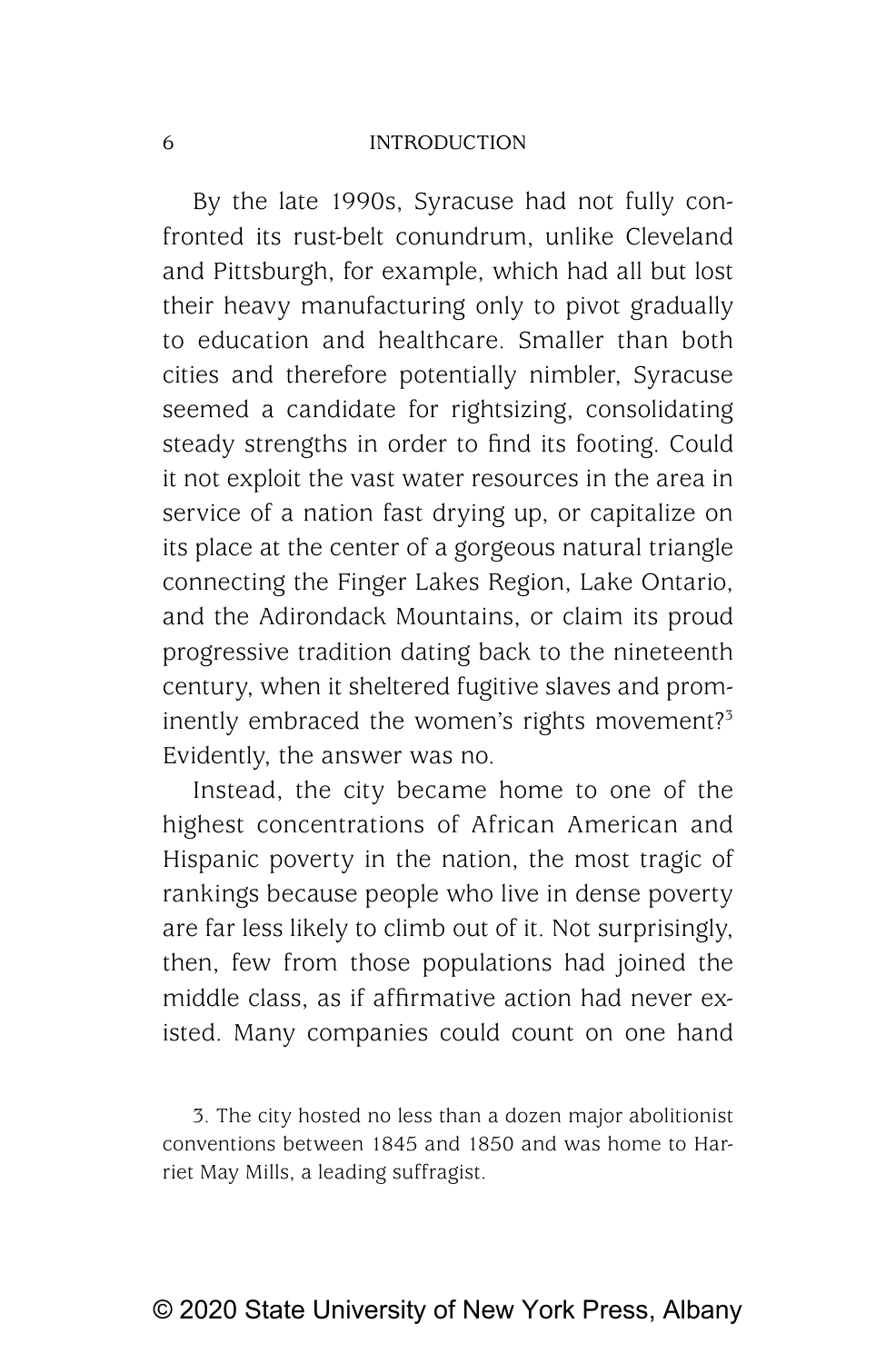their employees of color, and utility crews working for good pay on power lines and cable boxes were virtually all white. One prominent attorney said recently that Syracuse never cared much about finding a place for its people of color in the mainstream of social and economic life, pinpointing what may be the city's tragic flaw.

The list of head-scratching characteristics only seems to grow: de facto racial segregation reigns throughout the region; public transport is minimal; city code enforcement—particularly in housing lacks teeth;<sup>4</sup> and ruptured pipes, corroded with age, spew up water through the city streets whenever cold weather prevails in this, one of the snowiest urban areas in the contiguous United States.

And city government often resembles a threering circus: corrupt police officers have been known to submit bogus timecards and wrangle sexual liaisons with citizens who call for help, while a recent mayor of Syracuse and her counterpart in the county executive's office of Onondaga County, home to the city, nursed an iron-clad grudge that hampered badly needed regional cooperation. One morning in 1999, citizens could have been forgiven if they thought they had woken up in a Robert

4. For example, a city law requires residents and business owners to clear their sidewalks after snowstorms but does not levy fines or any other penalty on scofflaws.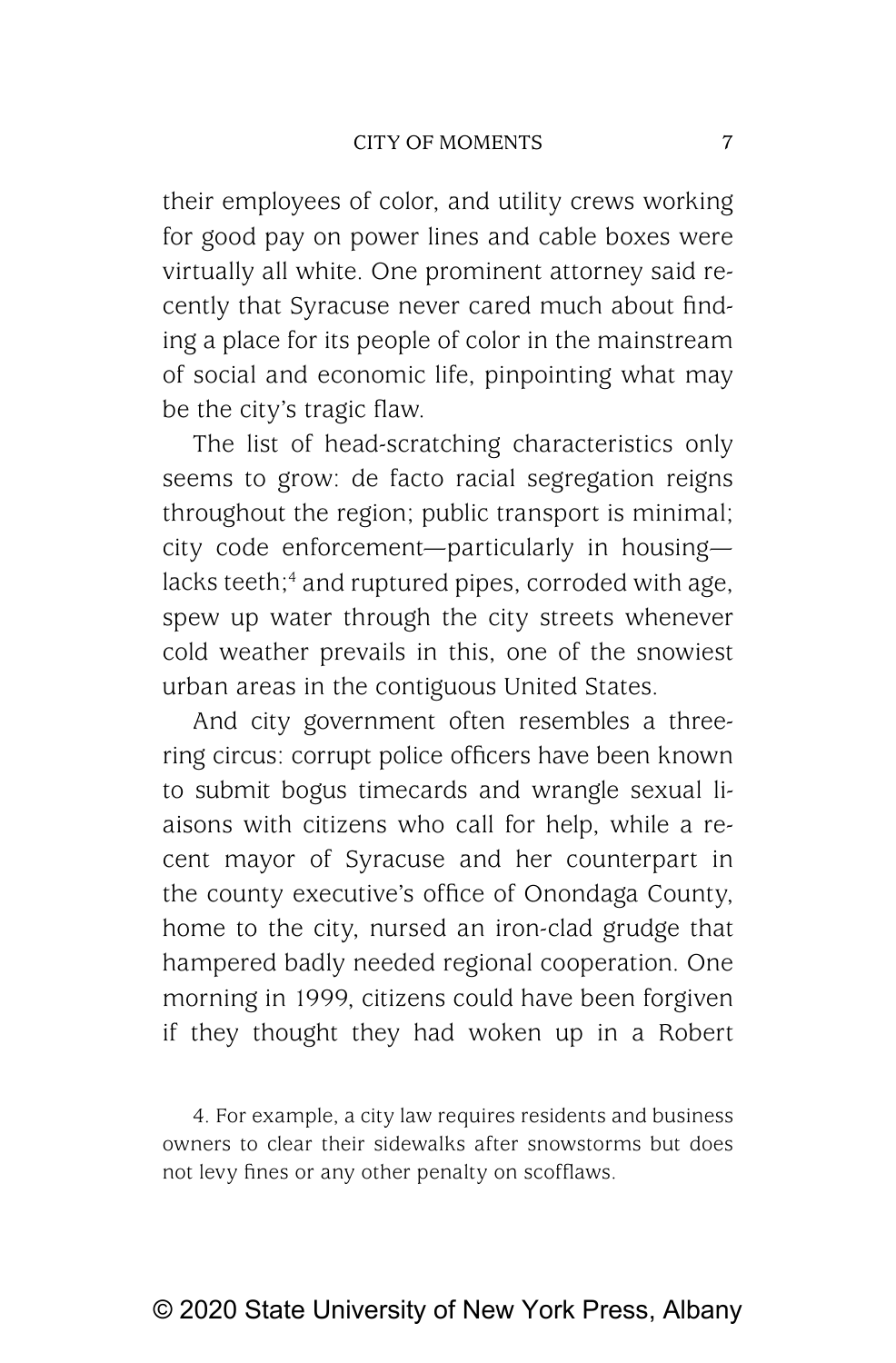Penn Warren novel when the local paper reported that the Onondaga County district attorney, a Republican, had launched a crusade against gossip, pledging to uncover the source of rumors about the Republican mayor's treatment of his wife. Would busybodies chatting over their backyard fences be next? A few years later, that same DA launched an investigation into forged letters of support for the Democratic mayor, a patently trivial matter.

In the midst of all this, the city fell in love with a shopping center, the Carousel Mall. Its owner developer Robert Congel—had admirably built it on an abandoned oil field in the late 1980s, erasing an eyesore that offended anybody approaching the city from the north. But in 2000, Congel unveiled plans for an expansion of Mall-of-America proportions, proposing indoor golf, a hotel, and a replica of the Erie Canal in exchange for thirty years of tax freedom.

Syracuse contracted a strong case of mall fever. Real estate agents promised rising home values, politicians touted job growth, and the developer prophesied the rejuvenation of the city's fading North Side, which abutted the mall. But the promise was a mirage. A new wing of the mall appeared, but no mega-structure. It would soon come to light that the tax agreement never required Congel to deliver on the totality of his vision. And, in 2020, he still holds his tax breaks. In a word, the city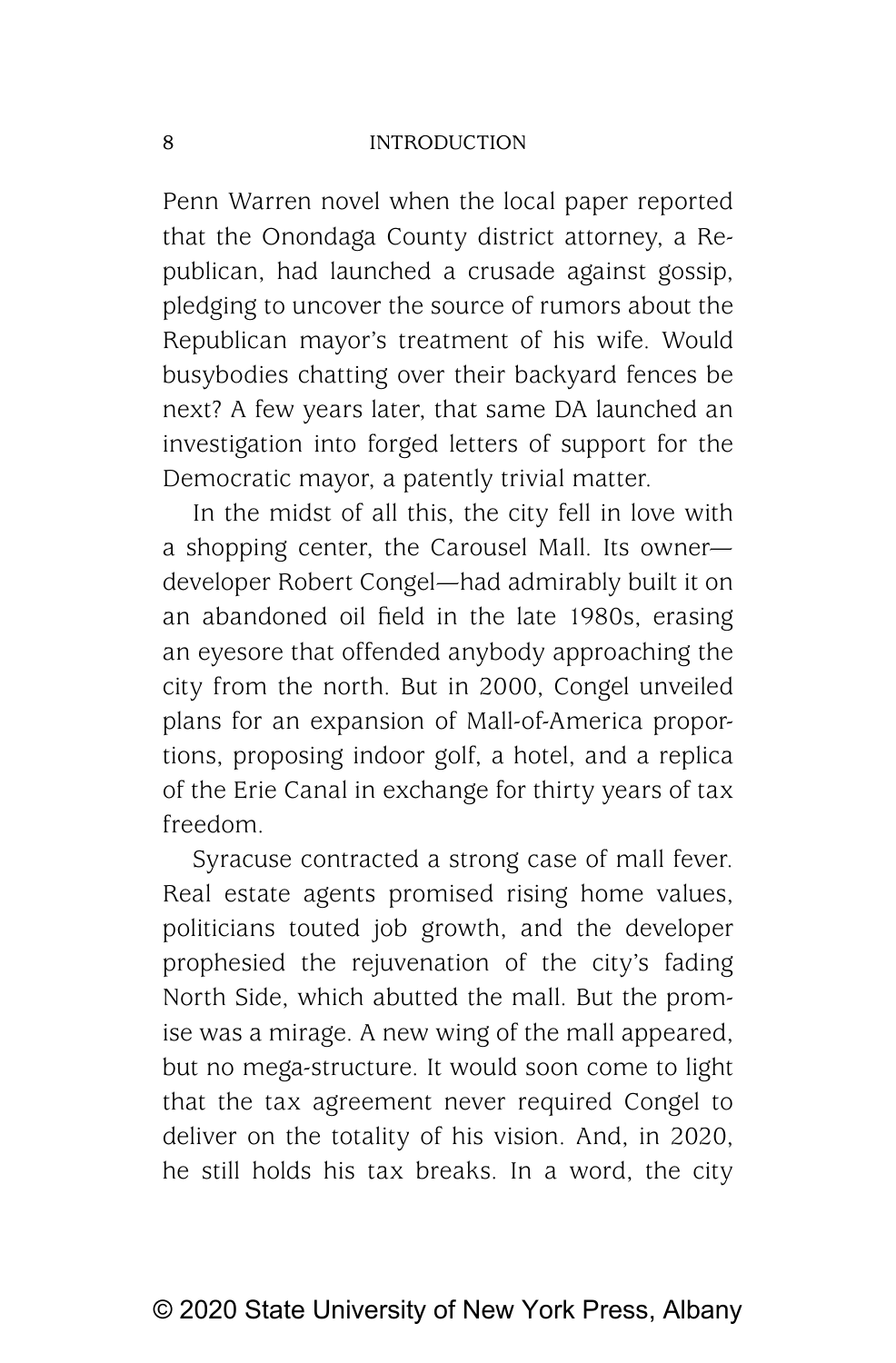was duped. But the city and the county—through their competing industrial development agencies remain enamored of tax relief for building projects, mostly hotels that promise little more than lowwage jobs. Like an out-of-control gumball machine, they release enormous handfuls of economic treats when developers deposit a penny.

By Donald J. Trump's inauguration in 2017, you could have called Syracuse a broken city: law enforcement lacked the person-power to respond quickly to 911 calls; city government couldn't pay for repairs to damaged roads; litter covered many sidewalks and exit ramps; drug dealing thrived openly on well-traveled downtown corridors; and violence frequently erupted in the public schools. What's worse, city leaders couldn't point to a new day.

\* \* \*

But if not in the moment, Syracuse is still a city of moments, a diverse and magnetic place.

Those who climb to the top of Woodland Reservoir on the southwest side survey a magical scene. In the distance, the university and hospital district gently slopes toward the downtown and then the landscape undulates wherever the eye can see. It's like the Seven Hills of Rome. Beyond the reservoir and around the city, the summits of many ancient drumlins promise astounding views; dozens of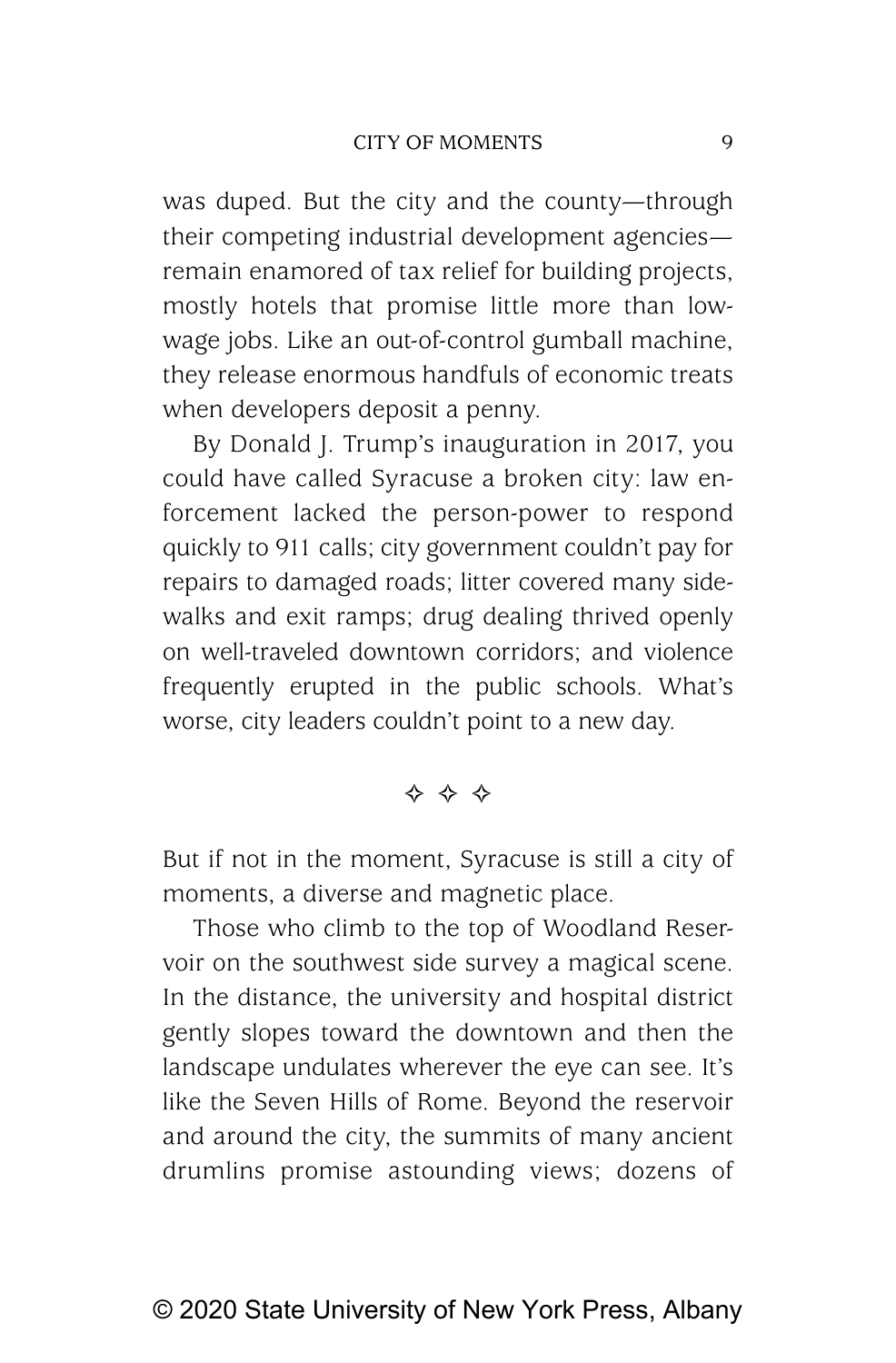neighborhood streets showcase old homes restored to their former grandeur; downtown at sunset reveals quaint alleyways and building façades alive like fire, reflecting the fading light.

Also in the downtown, small, independent businesses have sprung up as if to answer the big mall, that temple of chain stores. Eclectic music halls, farmers markets, bakeries, tiny art galleries, bars selling craft beer, and restaurants pledged to locally sourced food let you know that contemporary movements have come to Syracuse, largely without the mammoth tax breaks that beefy developers enjoy. Repeating a national trend, downtown has also seen a swell of young residents, who have made it the only zip code in the city to see net population growth.

Many families send their children to public schools where fiercely dedicated teachers negotiate dully lit hallways, shortages of textbooks, and sporadic knife fights, but still deliver solid preparation for admission to good universities and career readiness programs. City kids may salivate over the suburban schools' glistening music rooms and national athletic rankings, but the Syracuse schools do their job.

Like anywhere else, schools are the center of wider community life, and community life in Syracuse is rich. Neighbors across the old town gather for block parties and flock to parks for foot races,

© 2020 State University of New York Press, Albany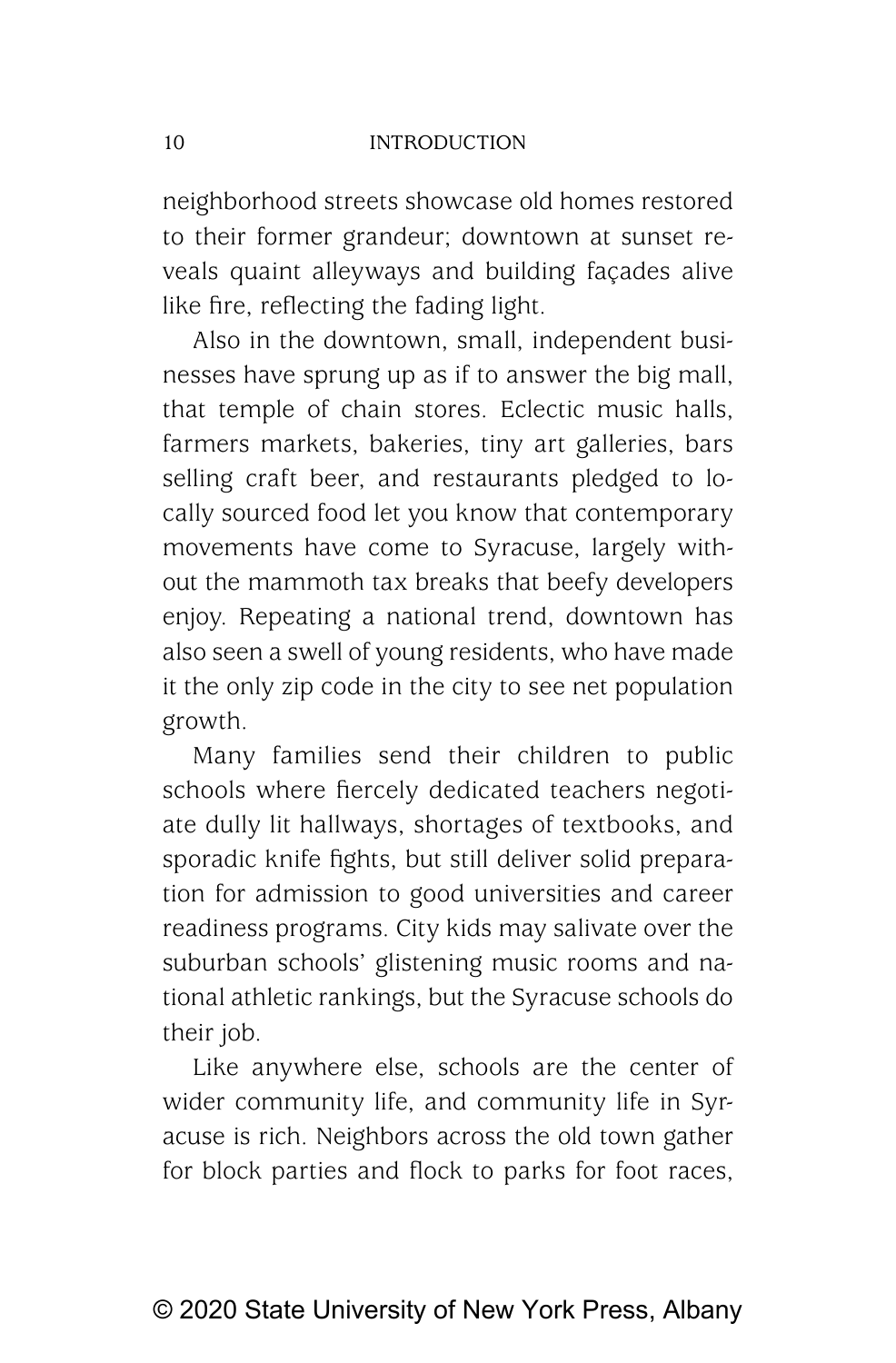summer concerts, and annual cleanups. People who live down the street and around the corner become like family members, recommending doctors, watching your children, bringing hot dishes in trying times, meeting up for drinks at a downtown bar. Many are politically active and socially aware, intentional about living in the city, clinging to an urban dream.

Inspiring people who work across social and emergency services populate Syracuse: teachers, volunteer coordinators, directors of non-profits, police officers, counselors, and nurses. They shoulder many of the burdens of this city that time and the national conversation may have forgotten, teaching the illiterate, counseling rape victims, confronting violence on the streets, hunting down shelter for the homeless, treating the drug- addicted, nurturing refugees from war-afflicted nations. They must be resolute in thinking that life can be better in Syracuse, or why would they do what they do with such heart?

Which points to the overriding question of this book. In a city hemorrhaging people and jobs, is there reason to stay? Cities blossom when people in them find purpose, and they wither when they have nothing left to offer. If the city is to discover another moment, then its people must remain to nurture and lead or else it may follow the once great African city of Timbuktu, now slowly melting back into the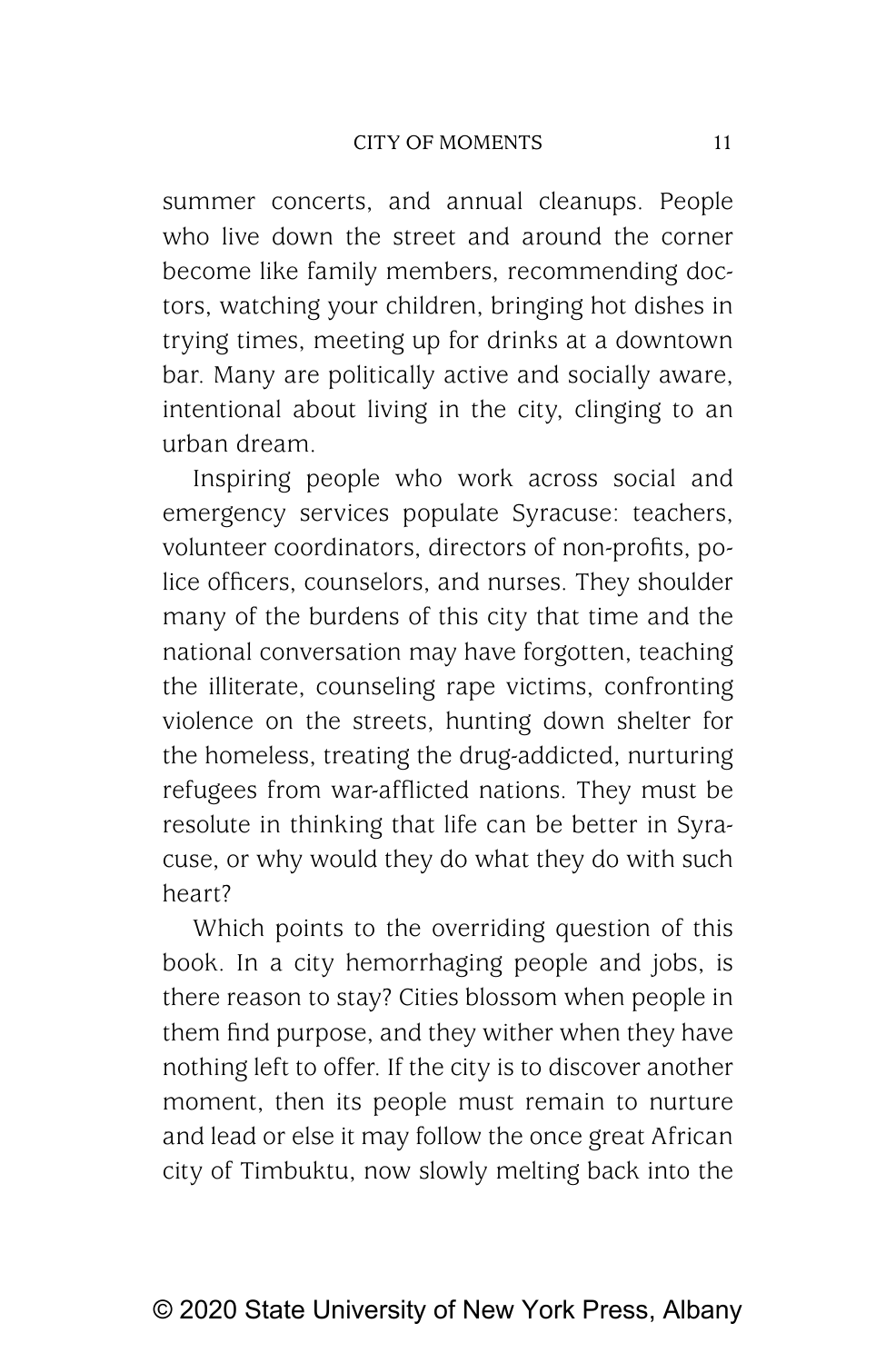desert, or the former auto capital of Detroit, popular today among so-called ruin-porn gawkers. For now, many people still make life work in Syracuse. But will the city continue to give them reason to stay?

Five people whose lives are intertwined with the city's help answer that question in this book: Jessi Lyons, an urban farmer attempting to grow community and a local food movement; Neil Murphy Jr., a city elder hellbent for better water management and smarter government; Elise Baker, an activist and downtown florist whose one and only real concern is the dispossessed; Justo Triana, a hardworking refugee from Cuba who gives as much as he receives by teaching English to fellow refugees; and Stefon Greene, a young man, and the primary figure in this narrative, who almost sank into the city's cruel streets only to bob up again as youth, diversity, and hope personified. Their experiences and perspectives—as they relate them in their own words—plainly and valuably reveal what it's like to live and work in a city on the edge, providing insight into how people discern hope as they decide if a city can remain a sheltering place.

This book strives to give readers a sense of Syracuse as it lives around the five subjects, contextualizing their extended commentary and storytelling with appealing secondary characters and various episodes, such as a tragic Father's Day riot and the trial that followed, sidewalk fistfights, Elise Baker's